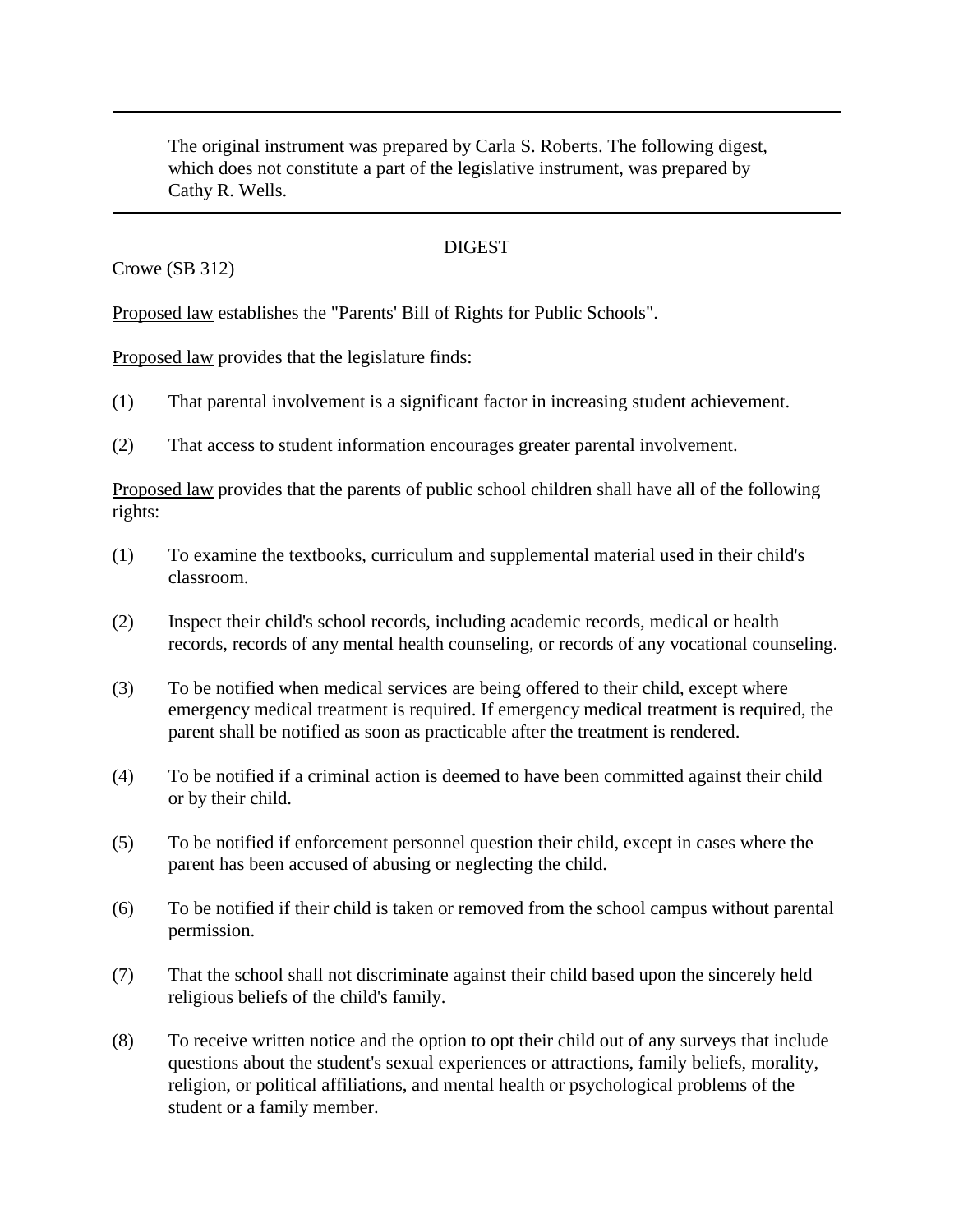(9) To receive written notice and have the option to opt their child out of instruction on topics associated with sexual activity.

Proposed law provides that notwithstanding anything to the contrary, a public school shall not be required to release any records or information regarding a student's medical or health records or mental health counseling records to a parent during the pendency of a investigation of child abuse or neglect conducted by any law enforcement agency or the Department of Children and Family Services where the parent is the target of the investigation, unless the parent has obtained a court order.

Effective August 1, 2014.

(Adds R.S. 17:406.9)

### Summary of Amendments Adopted by Senate

### Committee Amendments Proposed by Senate Committee on Education to the original bill

- 1. Changes legislative findings.
- 2. Deletes parental right to examine lesson plans.
- 3. Requires parental notification if child commits a criminal action.
- 4. Requires parental notification if law enforcement questions a child, except in cases of alleged parental abuse or neglect.
- 5. Requires parental notification if child is removed from campus without parental consent.
- 6. Clarifies that parents can expect that family religious beliefs will be respected.
- 7. Clarifies provisions regarding student participation in certain surveys and instruction related to sexual activity.
- 8. Provides that a school is not required to release student medical or health records or information to a parent during a DCFS investigation of child abuse or neglect without a court order.

#### Summary of Amendments Adopted by Senate

# Senate Floor Amendments to engrossed bill